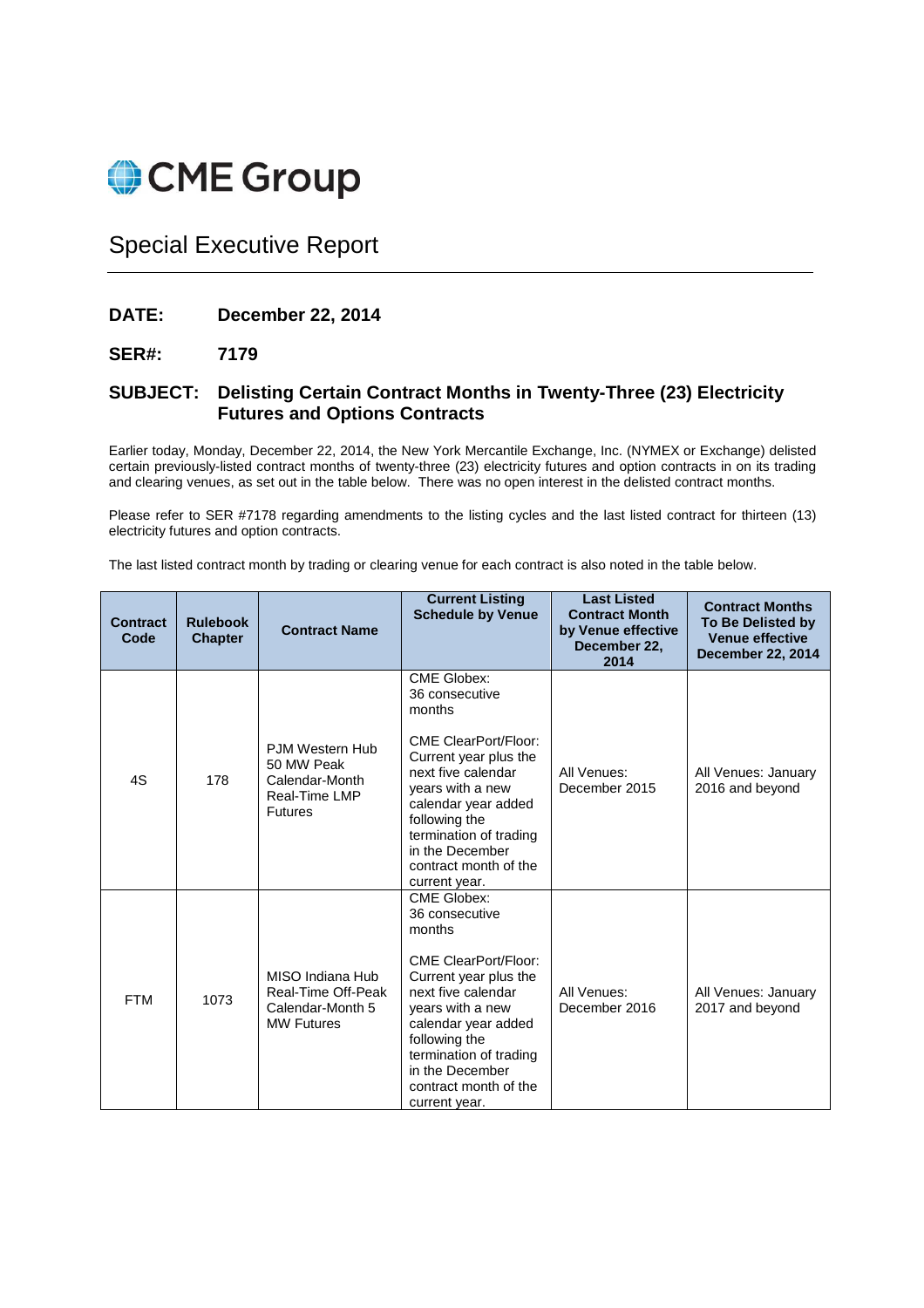| <b>PTM</b> | 1071 | MISO Indiana Hub<br><b>Real-Time Peak</b><br>Calendar-Month 5<br><b>MW Futures</b>                          | <b>CME Globex:</b><br>36 consecutive<br>months<br><b>CME ClearPort/Floor:</b><br>72 consecutive<br>months                                                                                                                                                                       | All Venues:<br>December 2015                    | All Venues: January<br>2016 and beyond                       |
|------------|------|-------------------------------------------------------------------------------------------------------------|---------------------------------------------------------------------------------------------------------------------------------------------------------------------------------------------------------------------------------------------------------------------------------|-------------------------------------------------|--------------------------------------------------------------|
| EJ         | 774A | MISO Indiana Hub<br>(formerly Cinergy<br>Hub) Off-Peak LMP<br><b>Futures</b>                                | <b>CME Globex:</b><br>36 consecutive<br>months<br><b>CME ClearPort/Floor:</b><br>Current year plus the<br>next five calendar<br>years with a new<br>calendar year added<br>following the<br>termination of trading<br>in the December<br>contract month of the<br>current year. | <b>CME</b><br>ClearPort/Floor:<br>December 2018 | <b>CME</b><br>ClearPort/Floor:<br>January 2019 and<br>beyond |
| EM         | 774  | MISO Indiana Hub<br>(formerly Cinergy<br>Hub) Real-Time<br>Peak Calendar-<br>Month 2.5 MW<br><b>Futures</b> | <b>CME Globex:</b><br>36 consecutive<br>months<br><b>CME ClearPort/Floor:</b><br>72 consecutive<br>months                                                                                                                                                                       | <b>CME</b><br>ClearPort/Floor:<br>December 2018 | <b>CME</b><br>ClearPort/Floor:<br>January 2019 and<br>beyond |
| JP         | 635A | PJM Off-Peak<br>Calendar-Month<br><b>LMP Futures</b>                                                        | <b>CME Globex:</b><br>36 consecutive<br>months<br><b>CME ClearPort/Floor:</b><br>Current year plus the<br>next five calendar<br>years with a new<br>calendar year added<br>following the<br>termination of trading<br>in the December<br>contract month of the<br>current year. | <b>CME</b><br>ClearPort/Floor:<br>December 2018 | <b>CME</b><br>ClearPort/Floor:<br>January 2019 and<br>beyond |
| <b>FDM</b> | 1072 | MISO Indiana Hub<br>Day-Ahead Off-Peak<br>Calendar-Month 5<br><b>MW Futures</b>                             | <b>CME Globex:</b><br>36 consecutive<br>months<br><b>CME ClearPort/Floor:</b><br>Current year plus the<br>next five calendar<br>vears with a new<br>calendar year added<br>following the<br>termination of trading<br>in the December<br>contract month of the<br>current year. | All Venues:<br>December 2014                    | All Venues: January<br>2015 and beyond                       |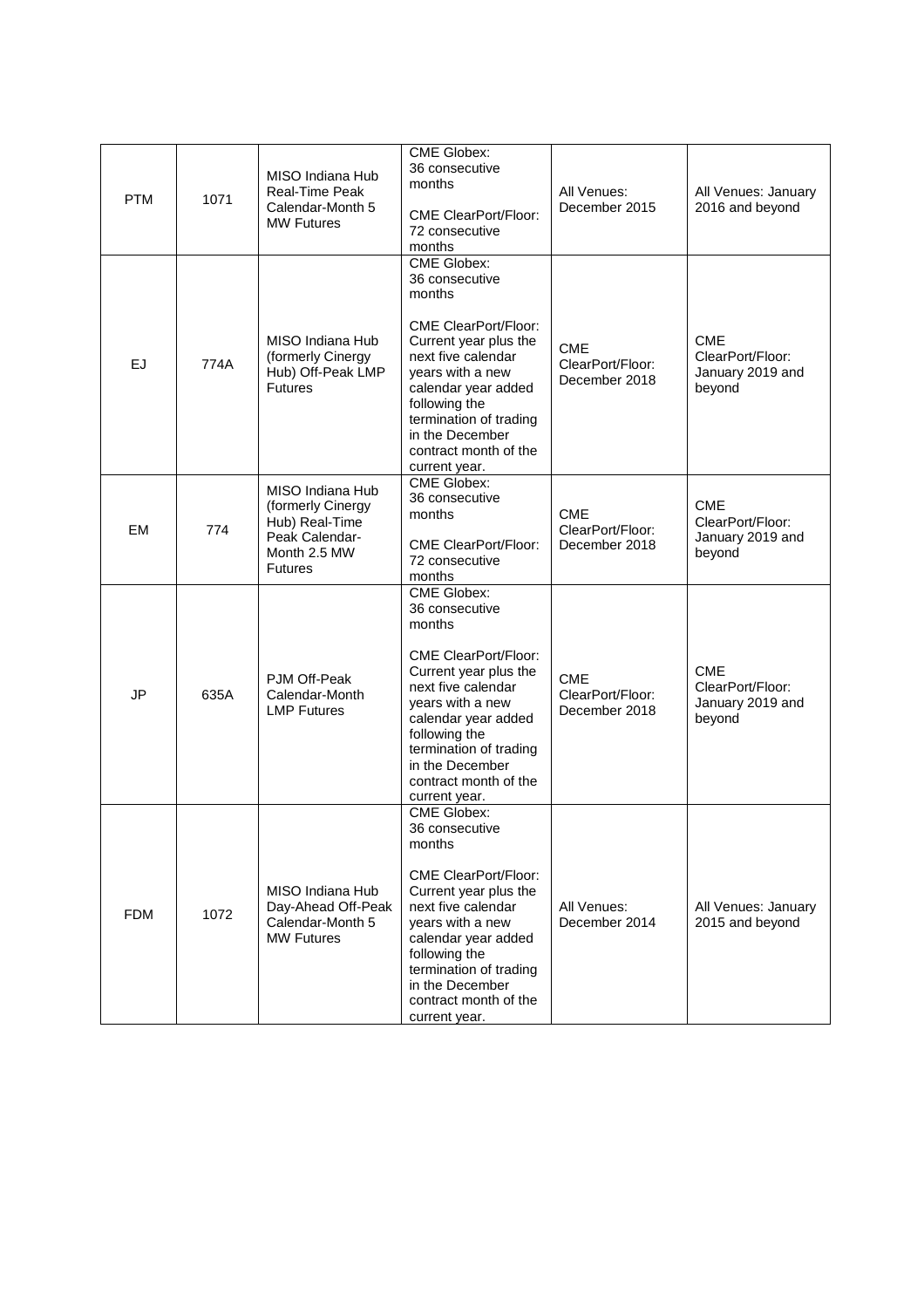| KA        | 616  | NYISO Zone A Peak<br><b>LBMP Futures</b>      | <b>CME Globex:</b><br>36 consecutive<br>months<br><b>CME ClearPort/Floor:</b><br>Current year plus the<br>next five calendar<br>years with a new<br>calendar year added<br>following the<br>termination of trading<br>in the December<br>contract month of the<br>current year. | All Venues:<br>December 2016 | All Venues: January<br>2017 and beyond |
|-----------|------|-----------------------------------------------|---------------------------------------------------------------------------------------------------------------------------------------------------------------------------------------------------------------------------------------------------------------------------------|------------------------------|----------------------------------------|
| <b>KB</b> | 616A | NYISO Zone A Off-<br><b>Peak LBMP Futures</b> | <b>CME Globex:</b><br>36 consecutive<br>months<br><b>CME ClearPort/Floor:</b><br>Current year plus the<br>next five calendar<br>years with a new<br>calendar year added<br>following the<br>termination of trading<br>in the December<br>contract month of the<br>current year. | All Venues:<br>December 2016 | All Venues: January<br>2017 and beyond |
| KG        | 617  | NYISO Zone G Peak<br><b>LBMP Futures</b>      | <b>CME Globex:</b><br>36 consecutive<br>months<br><b>CME ClearPort/Floor:</b><br>Current year plus the<br>next five calendar<br>years with a new<br>calendar year added<br>following the<br>termination of trading<br>in the December<br>contract month of the<br>current year. | All Venues:<br>December 2016 | All Venues: January<br>2017 and beyond |
| <b>KH</b> | 617A | NYISO Zone G Off-<br><b>Peak LBMP Futures</b> | CME Globex:<br>36 consecutive<br>months<br><b>CME ClearPort/Floor:</b><br>Current year plus the<br>next five calendar<br>years with a new<br>calendar year added<br>following the<br>termination of trading<br>in the December<br>contract month of the<br>current year.        | All Venues:<br>December 2016 | All Venues: January<br>2017 and beyond |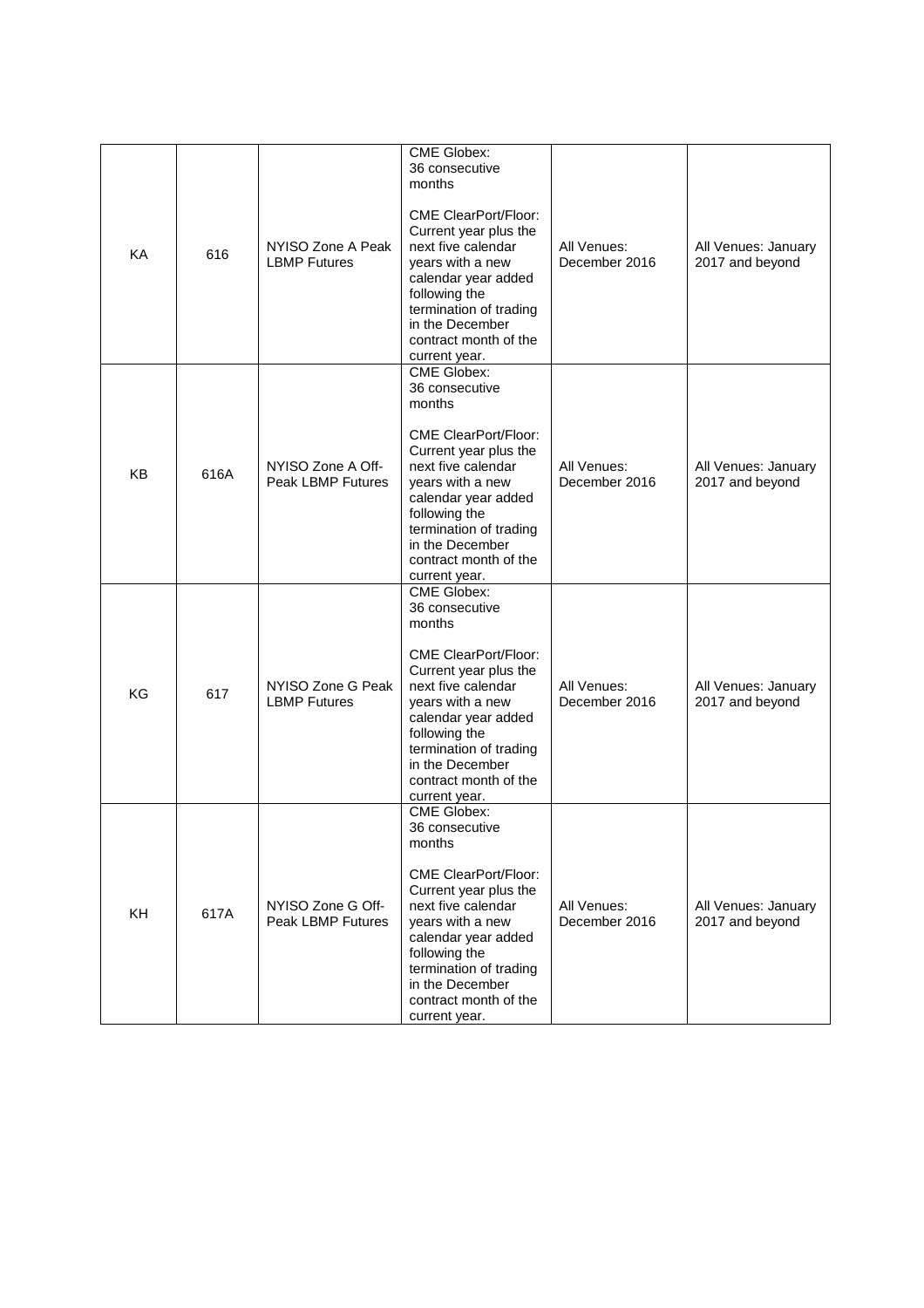| KK        | 618A | NYISO Zone J Off-<br><b>Peak LBMP Futures</b>                                             | <b>CME Globex:</b><br>36 consecutive<br>months<br><b>CME ClearPort/Floor:</b><br>Current year plus the<br>next five calendar<br>years with a new<br>calendar year added<br>following the<br>termination of trading<br>in the December<br>contract month of the<br>current year. | <b>CME</b><br>ClearPort/Floor:<br>December 2017 | <b>CME</b><br>ClearPort/Floor:<br>January 2018 and<br>beyond |
|-----------|------|-------------------------------------------------------------------------------------------|---------------------------------------------------------------------------------------------------------------------------------------------------------------------------------------------------------------------------------------------------------------------------------|-------------------------------------------------|--------------------------------------------------------------|
| <b>UO</b> | 762A | <b>PJM Northern Illinois</b><br>Hub Off-Peak LMP<br><b>Futures</b>                        | <b>CME Globex:</b><br>36 consecutive<br>months<br><b>CME ClearPort/Floor:</b><br>Current year plus the<br>next five calendar<br>years with a new<br>calendar year added<br>following the<br>termination of trading<br>in the December<br>contract month of the<br>current year. | All Venues:<br>December 2016                    | All Venues: January<br>2017 and beyond                       |
| KI        | 756A | ISO New England<br>Mass Hub Off-Peak<br><b>LMP Futures</b>                                | <b>CME Globex:</b><br>36 consecutive<br>months<br><b>CME ClearPort/Floor:</b><br>Current year plus the<br>next five calendar<br>years with a new<br>calendar year added<br>following the<br>termination of trading<br>in the December<br>contract month of the<br>current year. | <b>CME</b><br>ClearPort/Floor:<br>December 2017 | <b>CME</b><br>ClearPort/Floor:<br>January 2018 and<br>beyond |
| KJ        | 618  | NYISO Zone J Peak<br><b>LBMP Futures</b>                                                  | CME Globex:<br>36 consecutive<br>months<br><b>CME ClearPort/Floor:</b><br>Current year plus the<br>next five calendar<br>years with a new<br>calendar year added<br>following the<br>termination of trading<br>in the December<br>contract month of the<br>current year.        | CME<br>ClearPort/Floor:<br>December 2017        | <b>CME</b><br>ClearPort/Floor:<br>January 2018 and<br>beyond |
| ΝI        | 756  | ISO New England<br>Mass Hub Day-<br>Ahead Peak<br>Calendar-Month 2.5<br><b>MW Futures</b> | <b>CME Globex:</b><br>36 consecutive<br>months<br><b>CME ClearPort/Floor:</b><br>72 consecutive<br>months                                                                                                                                                                       | <b>CME</b><br>ClearPort/Floor:<br>December 2017 | <b>CME</b><br>ClearPort/Floor:<br>January 2018 and<br>beyond |